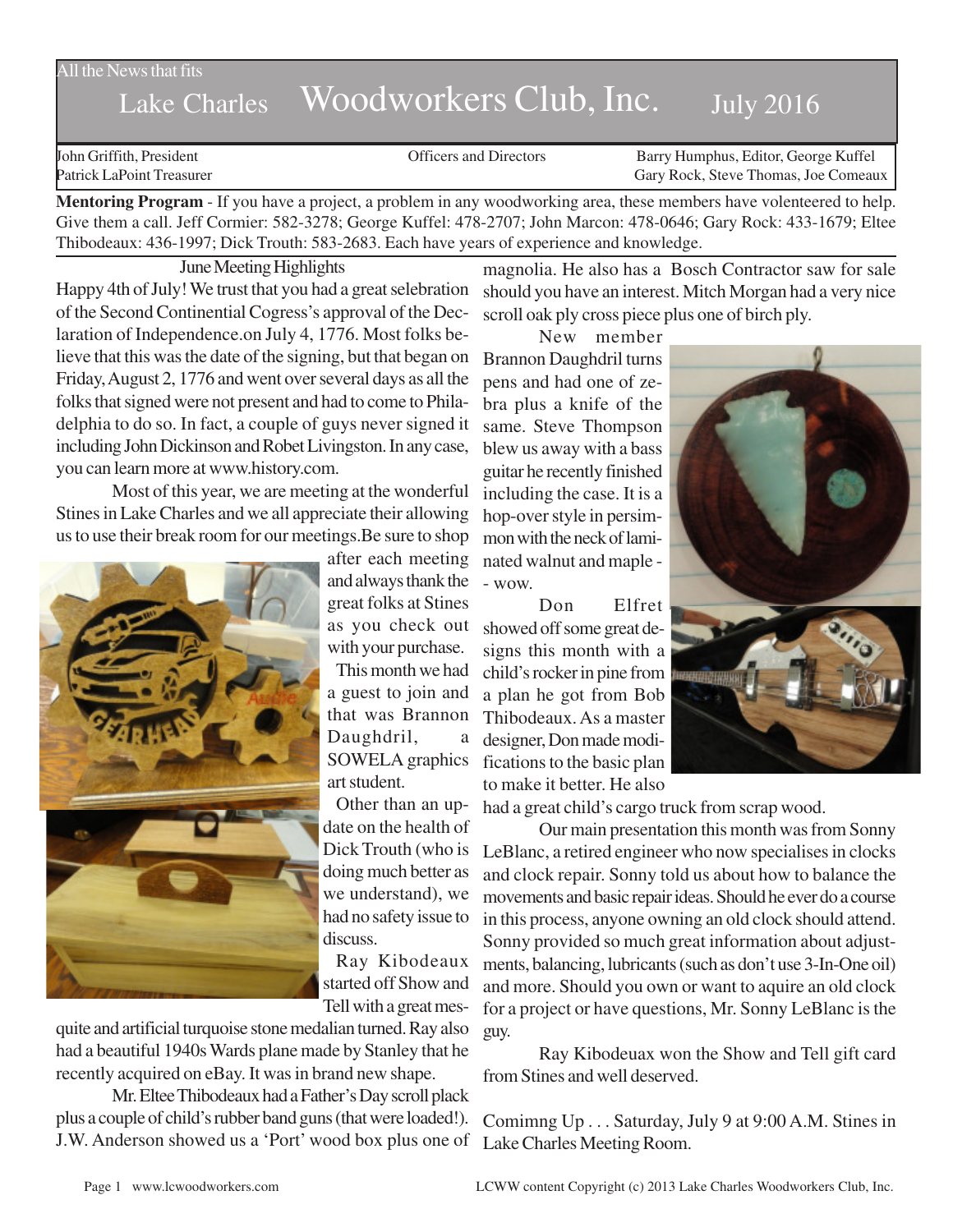## All About Teak

A year or so before Rita, my friend Carrie Christocame to me with a request to build her a replacement hatch for her sailboat. Carrie has been sailing for most of her life and in a previous carrier, she captined large new sailboats from where they were built on the East Coast to their new owners in the Caribean. She wanted to replace the old hatch cover with a new one made of teak.

Teak take a long journey from where it is grown and even the harvesting of the wood is an odd story. Teak harvesting begins with the girdling of selected trees deep in a Southeast Asian rainforest. This allows the timbers to die and dry on the stump over a period of years, making them tons lighter at logging time. The drying also allows the logs to float. Because of the terrain and its remoteness, elephants play a major role, moving the massive logs miles to a river. There, the teak lies for months, awaiting monsoon rains to fill the banks so it can float from the interior. In traditional forest harvesting, this seasonal reliance often results in a five-year delivery time.

Teak (Tectona grandis), a native species in the rain forests of Burma, India, Laos, and Thailand, now grows in about 40 countries throughout the tropics. In Java, for instance, teak was planted generations ago, and the trees are managed for sustained yield. Naturally occurring teak grows to heights of 100' and diameters of 12' or more in about 300 years. Plantation-grown teak gets taller, but never as large in circumference, although it can be harvested in 60 years.

If size alone didn't distinguish teak from other rainforest trees, its enormous leaves would. They can measure a whopping 24x36", and their top surface is rough enough to sand with!

Teak has a thin layer of yellow sapwood, but it's never seen by woodworkers. Importers and dealers instead favor boards of only coarse-textured, golden-brown heartwood. Teak, though, depending on its growing conditions, may have a greenish tint, small stripes of yellow and darker colors, or an occasional mottle figure. At about 40 pounds per cubic foot dry, teak (when dried) weighs slightly less than oak.

Silica, which the growing tree extracts from the ground and distributes throughout the wood, gives teak an oily feeling and causes finishing problems. I found that freshly sawed boards also carry the aroma of old shoe leather.

The Burmese set the grading and pricing standard for teak more than 100 years ago. That's why teak's price goes up with the width and length of the board. For instance, First European Quality teak boards 1" thick will be at least 8" wide and bring a premium of \$8 or more per board foot. Narrower boards cost less.

Prime teak-faced plywood runs considerably more than red oak or cherry panels, but at around \$85, falls below the cost of walnut. Veneer prices fall into the \$1.50 per square foot range of most imported species.

Because teak does vary in color according to its origin, try to buy all the boards you need for your project from the same shipment so the overall tone of your project will be uniform. When working this wood, keep these tips in mind.

In spite of its hardness, teak rips and crosscuts more easily than oak. Always use carbide blades.Teak poses no routing problems, but it quickly dulls bits.

With proper woodworking drill bits and high speed, you can put clean holes in this wood without breakout. Sanding teak requires frequent stops to clear its sticky dust away with a stiff brush. Caution: Some people have an allergic reaction to teak dust.

Epoxy or resorcinol adhesives work best when joining teak. But first scrub all wood to be joined with acetone, and then let it dry.

Finishing teak poses the most difficulty. The wood doesn't take stain exceptionally well, and traditional clear finishes (except lacquer) can be a problem. For instance, regular polyurethane won't set up. But two-part polyurethane, the type for marine use, will. That's why teak is frequently coated with a penetrating oil, such as tung or teak.

For outdoor use, teak doesn't require a finish, only an occasional scrubbing with soap and water to clean the surface. The wood will eventually weather to a pleasing gray color.

Teak ranks high in hardness, but you can carve it with chisels and a mallet. Except for its tendency to dull tools, teak turns exceptionally well in response to shearing cuts. Some teak, though, primarily from India, may be somewhat brittle and coarse-textured, causing chipping or splintering.

The boat hatch came out really nice but required lots of preparation. The old teak had to be removed and the holes it left in the fiberglass repaired and filled with epoxy.

As this was basically a veneering job, the thin strips were realatively easy to bend over the curve of the hatch and attach with epoxy. At each end the strips were inserted into a grove in the end pieces.

When completed, the hatch was installed on the sailboat and looked great.

The end story was not so great for the sailboat. During Rita, the boat was blown from it's morings at the Lake Charles Yacht Club onto the railroad tracks. The hatch survived! Barry Humphus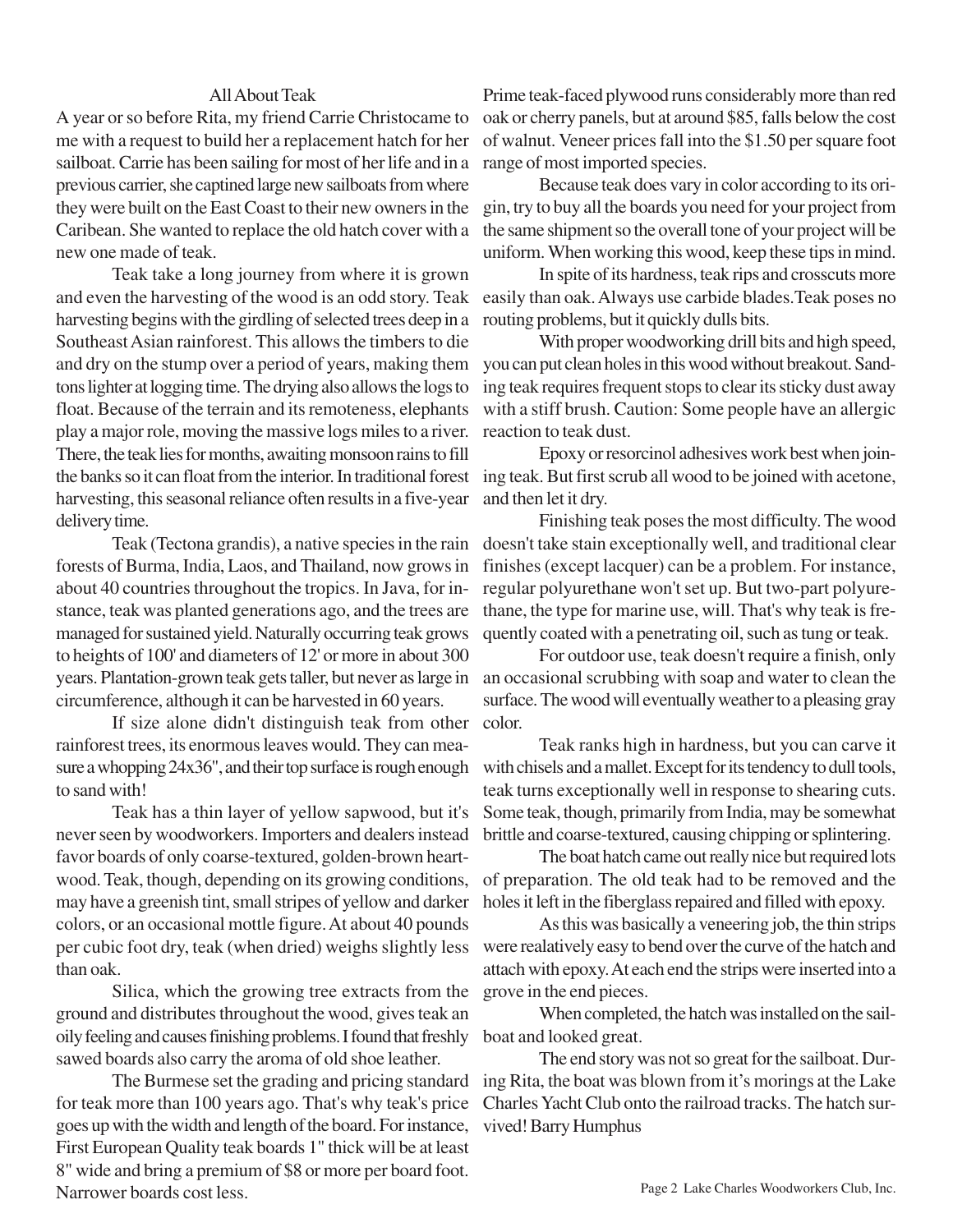### Practice Makes You Proficient

Wanna become a star third baseman for a Major League Baseball team? It's easy. Go buy a baseball glove and show up at the stadium. How about a talented heart surgeon? Piece of cake. Buy the board game Operation and sign on at the Mayo Clinic.

Is this how you make it in the real world? Of course not. In the real world, success comes only after developing your skills through hard work, practice, and study. Why, then, do so few woodworkers see the value of practice? Or do you "practice by building" projects?

Think about it. Say you have a project that begs for dovetails. The last time you cut a set -- by hand or machine -- was a little more than a year ago. Even if you're sure the chisels are honed or the jig is properly set up, would you have the confidence to put the blade or bit to a stack of gorgeously figured maple, quartersawn white oak, or flawless mahogany boards?

Some woodworkers do; others don't. Some succeed; others realize that something was not quite right only after gaps, chip-out, or complete miscuts turn those precious timbers into scrapwood. It's not carelessness or a lack of skill. More often than not, woodworkers who fail simply need to be more comfortable with the task.

That's why I advocate practicing your woodworking skills, even if for only a few minutes a day. With just a few plain, low-cost boards of poplar, pine, or whatever is cheap and plentiful, you can vastly improve the quality of your work.

In my shop, I'll frequently clamp a poplar board in the vise and cut a row of straight lines with a dovetail saw. I'm not building anything, just trying to get the feel for the saw cutting, focusing on my arm movement to ensure the saw follows the layout line. The first five or ten minutes of shop time go toward warm up, and then I spend another ten or fifteen minutes at the end of a shop session readying boards for the next practice round.

It may seem boring and repetitive at first (and my wife sometimes looks askance at this "unproductive exercise") but once I get the feel of things, the practice helps sharpen my concentration, develops muscle memory, and puts me in the right frame of mind to work in the shop.

No matter how talented they are, good performers always take the time to practice. Athletes put in training time, even in mid-season, to hone their skills. Musicians tune their instruments and practice chords and progressions every day between concerts. Even professional airline pilots spend time in a simulator to stay sharp and keep their certifications current.

Once you understand this essential need for practice, taking the time to hone your woodworking skills doesn't sound odd at all. In fact, the only things that should be sharper than your chisels are your woodworking skills.

More photos fromour last meeting